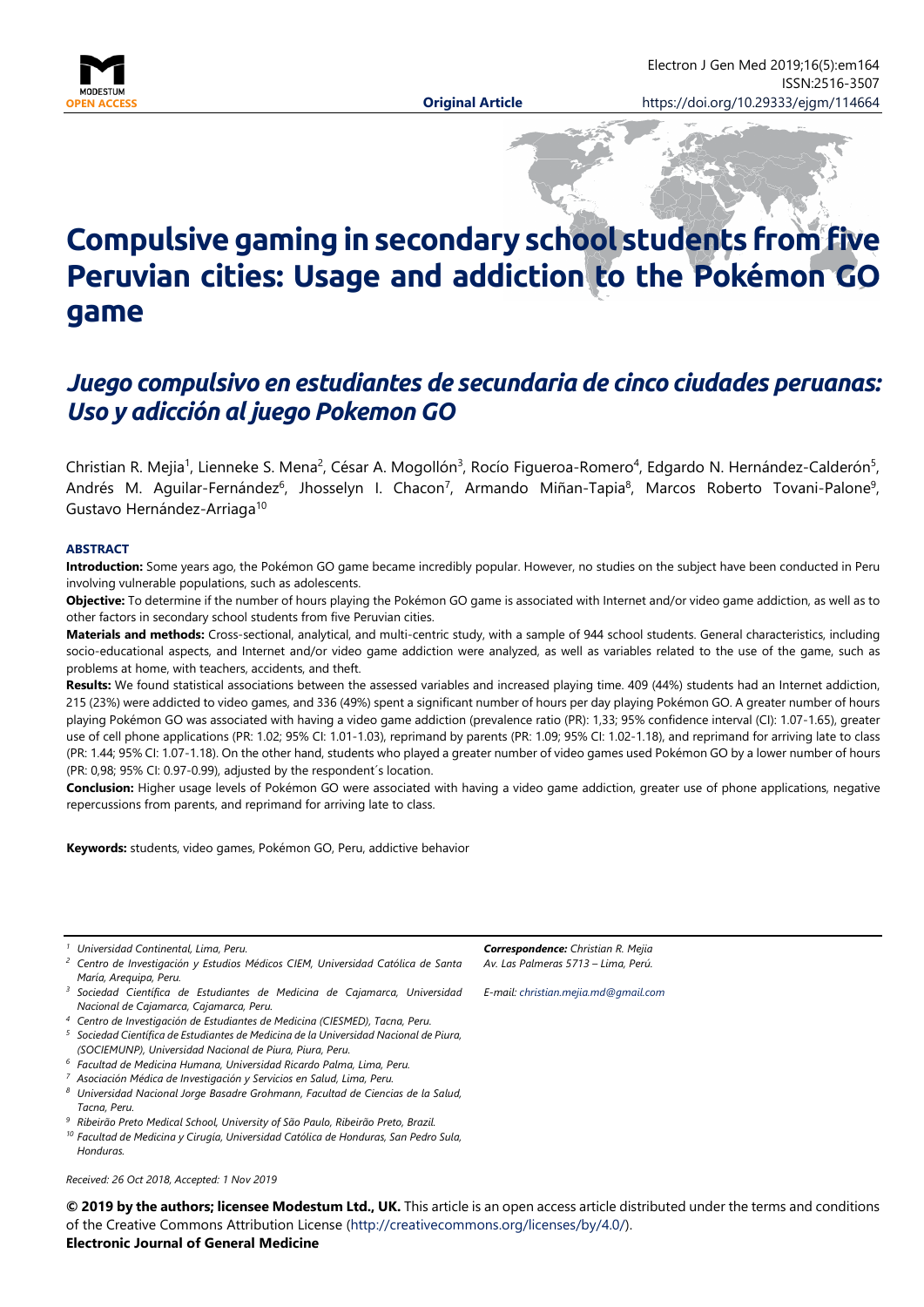#### **RESUMEN**

**Introducción:** Hace algunos años, el juego Pokemon GO se hizo increíblemente popular. Sin embargo, no se han realizado estudios sobre el tema en Perú que involucren a poblaciones vulnerables, como los adolescentes.

**Objetivo:** Determinar si el número de horas que se juega Pokemon GO está asociado con la adicción a Internet y/o videojuegos, y otros factores en estudiantes de secundaria de cinco ciudades peruanas.

**Materiales y métodos:** Estudio transversal, analítico y multicéntrico, con una muestra de 944 estudiantes escolares. Se analizaron las características generales, incluidos los aspectos socioeducativos y la adicción a Internet y/o videojuegos, así como las variables relacionadas con el uso del juego, como problemas en el hogar, con los maestros, accidentes y robos.

**Resultados:** Encontramos asociaciones estadísticas entre las variables evaluadas y el aumento del tiempo de juego, 409 (44%) estudiantes tenían una adicción a Internet, 215 (23%) eran adictos a los videojuegos y 336 (49%) pasaron un número significativo de horas por día jugando Pokemon GO. Un mayor número de horas jugando Pokemon GO se asoció con una adicción a los videojuegos (razón de prevalencia (RP): 1,33; intervalo de confianza (IC) 95%: 1,07-1,65), un mayor uso de aplicaciones de teléfonos celulares (RP: 1,02; IC 95%: 1,01-1,03), amonestación por parte de los padres (RP: 1,09; IC 95%: 1,02-1,18) y amonestación por llegar tarde a la clase (RP: 1,44; IC 95%: 1,07-1,18). Por otro lado, los estudiantes que jugaron una mayor cantidad de videojuegos utilizaron Pokemon GO por un menor número de horas (RP: 0,98; IC 95%: 0,97-0,99), ajustado por la ubicación del encuestado. **Conclusiones:** Los niveles de uso más altos del Pokemon GO se asociaron con la adicción a los videojuegos, un mayor uso de aplicaciones de teléfonos, repercusiones negativas de padres y amonestación por llegar tarde a la clase.

**Palabras clave:** estudiantes, videojuegos, Pokemon GO, Perú, comportamiento adictivo

#### **INTRODUCTION**

Pokémon GO became very popular in 2016 and its use was disseminated to many parts of the world. This game has been offered via a cell phone application, with some elements of reality (1). According to the literature, there may be some benefits of using Pokémon GO, including combating obesity and diabetes (2), changing a sedentary lifestyle (3, 4), promoting physical activity (5), lowering the risk of cardiovascular diseases (6), greater bonding with other people or family members (7), and combating stress and other mental health problems (8, 9).

On the other hand, problems have been also reported as a result of excessive and uncontrolled use of this game, such as addiction (10), accidents (11,12), invasion of private property, and physical ergonomic problems (13). However, up till now, few studies have investigated variables associated with playing Pokémon GO in Peru, especially in minors. In the present study, we determine if the number of hours playing the Pokémon GO game is associated with Internet and/or video game addiction, as well as to other factors in secondary school students from five Peruvian cities.

#### **MATERIALS AND METHODS**

#### **Design, Participants, and Settings**

This cross-sectional, analytical, and multi-centric study was carried out in five important cities of Peru, of which three are coastal cities: Piura (located in the north coast, with 59 respondents), Lima (located in the central coast and it is the Peruvian capital, with 155 respondents), and Tacna (located in the south coast, with 168 respondents). The other two are highland cities: Cajamarca (located in the northern highlands, with 361 respondents) and Arequipa (located in the southern highlands, with 201 respondents). These are among the 10 most important and highest-populated cities in Peru.

#### **Sample and Data Collection**

In the pilot study, we calculated that it would be necessary to include at least 899 students to find a minimum difference of 6% in the proportion of respondents, for a power of 95%, using an alpha value of 0.05. This was due to the fact that the study was drafted in a descriptive and analytical component of data.

The sample included secondary school students enrolled in the second semester of the year 2016, who voluntarily agreed to participate in the study and answered more than 70% of the questions. We excluded one survey from the analysis, which was not related to the main research question (playing Pokémon GO).

#### **Variables**

The main variable assessed was whether the students played the Pokémon GO game. Three different situations were considered: the adolescent did not play the game, played the game for a few hours or moderately, played the game for several hours (this category was generated based on the upper tertile with respect to the number of hours played per day). Only the categories of low use (two lower tertiles) and high use (upper tertile) were used for statistical analysis.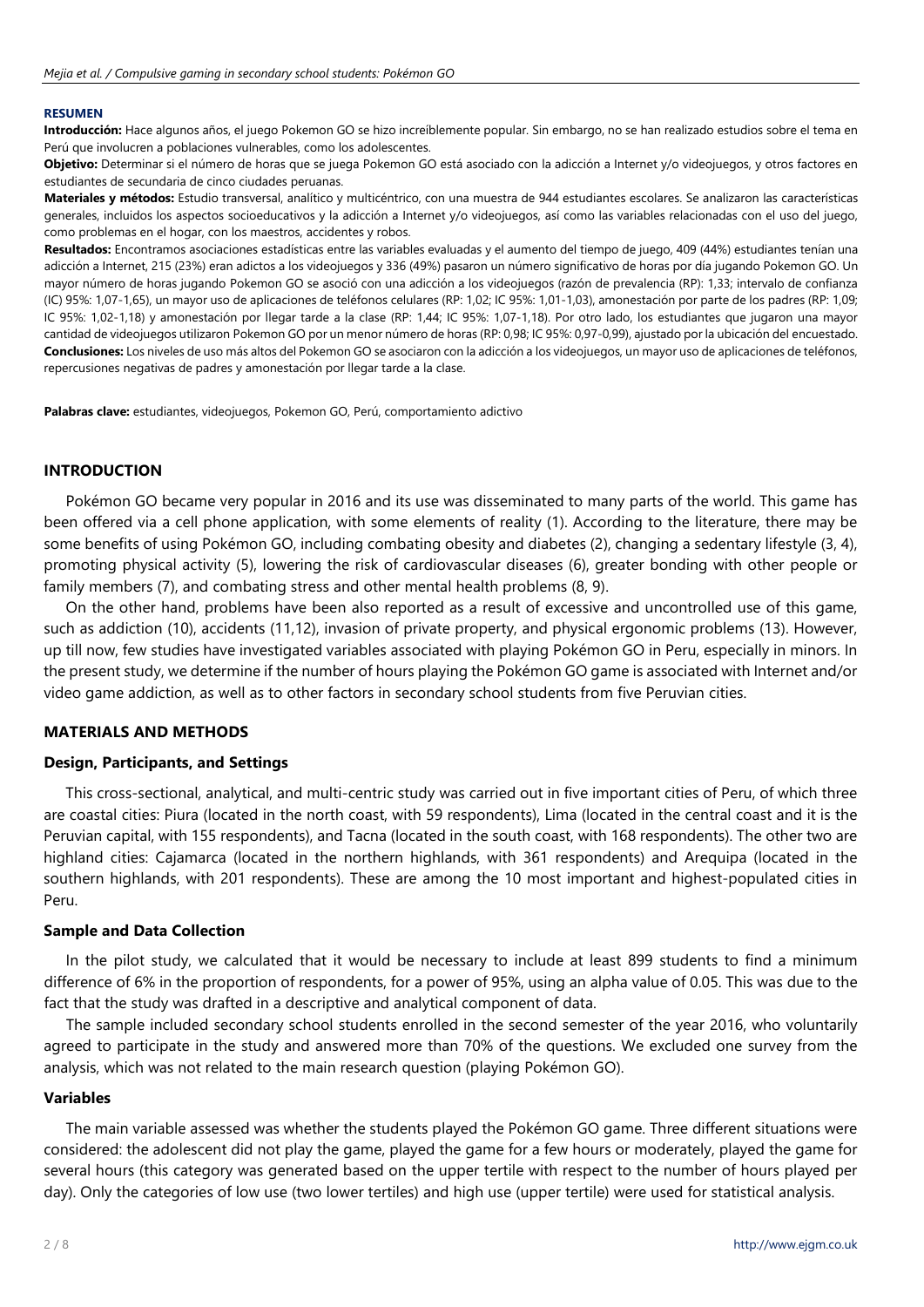Also, we recorded whether the students had been reprimanded by their parents, teachers, or for being late for class because of the game. They were directly asked if this had occurred during the last two months as a result of playing Pokémon GO (this period corresponds to the release of the game in Peru and when it became popular). In addition, socio-educational data were collected from the students (gender, age, and school grade), and they were asked about the number of cell phone applications and video games used (both variables were quantitatively measured).

#### **Research Instrument**

Addiction to using the Internet and video games was also evaluated with the MULTICAGE CAD-4 test. This survey is a simple and easy to understand screening instrument, which has been administered and validated within and outside Peru (14,15). Addiction to the Internet or video games was defined as having two or more positive responses in the four questions of the MULTICAGE CAD-4 test. According to this instrument, 0-1 positive responses indicate that addiction is not present.

#### **Ethical Aspects**

The present study was based on a previous project, whose objective was to measure the effect of an educational intervention on students (approved by the Ethics and Research Committee of the National Mother-Child Teaching Hospital "San Bartolomé", Lima, Peru: Office Number: 266 File: 15030). To assess the effects of the Pokémon GO game an amendment was requested in August 2016. After approval by the Ethics Committee, interviewers were recruited in each city, and all were trained online. Moreover, permission was requested of all participant students.

#### **Data Analysis**

We first carried out a process of data cleaning and quality control for the statistical analysis using a Microsoft Excel spreadsheet (version 2013 for Windows). Later data were exported to STATA statistical software version 11.1 (STATA Corp LP, College Station, TX, USA), and an initial descriptive analysis was performed. We then moved to analytical statistics using chi-square test (test for the interaction of the categorical variables) and ANOVA (test for the interaction of age and school grade). Finally, we obtained the prevalence ratios (PR), 95% confidence intervals (CI), and p-values using generalized linear models. For this purpose, a Poisson regression and a log link function were used together with robust models (with adjustments for each city). Statistical significance was set at a p-value of <0.05.

# **RESULTS**

We found that of the 944 surveyed students, 44% (409) had an Internet addiction and 23% (215) a video game addiction. With regards to the respondents who played Pokémon GO, 49% (336) spent a large time interacting with the game (two or more hours per day). **Figure 1** shows the frequencies for respondents in each city.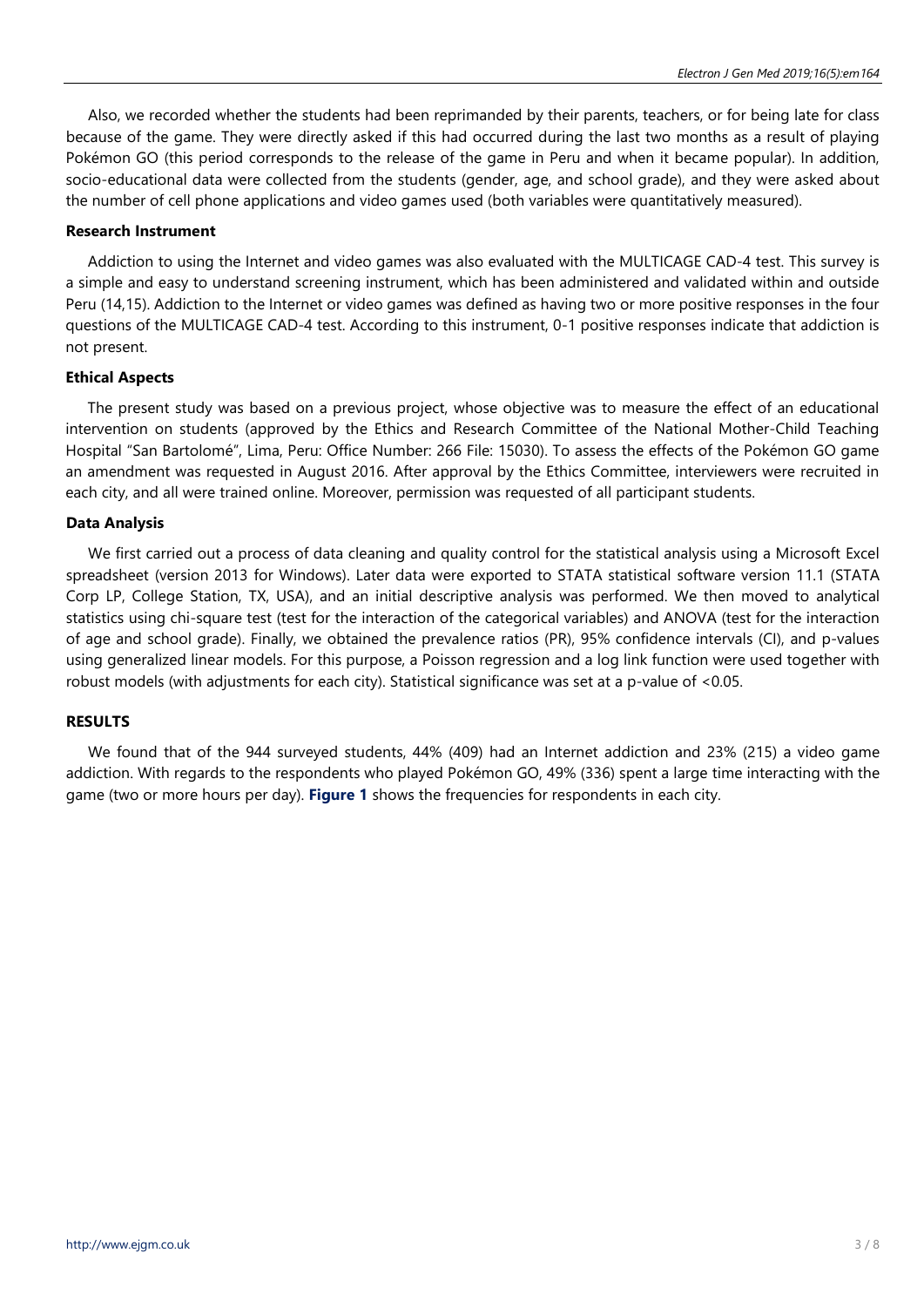

Note: Percentages were obtained based on respondents who provided two or more positive responses in the MULTICAGE CAD-4 test, which indicated risks for addiction

# Figure 1: Percentage of Internet addiction, video game addiction, and increased use of Pokémon GO (two or more hours *per day) in secondary school students by city*

The median number of hours that the students played Pokémon GO was 1.5 (interquartile range: 1-2 hours per day). We also found that there were some short-term consequences related to this game, as 9% of the respondents (63) were reprimanded by their parents for playing Pokémon GO, 3% (23) by their teachers, and 4% (31) for being late to class because of the game. Moreover, 6.2% of the students (58) reported that they had accidents while playing Pokémon GO (62.8% due to falls, 16.7% to crashes, and 21.6% to other causes) and 111 respondents (11.9%) said they had been victims of theft while playing the game.

As **Table 1** shows, statistical differences were found concerning the use of Pokémon GO according to gender (p <0.001), age (p <0.001), school grade (p <0.001), video game addiction (p <0.001), time spent using cell phone applications (p <0.001), time spent using video game (p: 0.005), reprimand by parents (p: 0.025), and reprimand for arriving late to class (p: 0.034) (**Table 1**).

The multivariate analysis adjusted by respondent location is included in **Table 2**. According to these data, a greater number of hours playing the game was associated with video game addiction (PR: 1.33; 95% CI: 1.07-1.65), greater use of cell phone applications (PR: 1.02; 95% CI: 1.01-1.03), reprimand by parents (PR: 1.09; 95% CI: 1.02-1.18), and reprimand for arriving late to class (PR: 1.44; 95% CI: 1.07-1.18). Furthermore, playing video games for more hours was associated with a lower number of hours playing Pokémon GO (PR: 0.98; 95% CI: 0.97-0.99) (**Table 2**).

There was a statistically significant difference in internet usage in the city of Piura (Piura versus Lima (p<0.001), versus Tacna (p<0.001), versus Cajamarca (p<0.001), and versus Arequipa (p<0.001)). Regarding the differences in video game usage, we verified that the city of Piura presented differences compared to Lima (p=0.002), Cajamarca (p<0.001) and Arequipa (p=0.009), while the city of Tacna presented difference in comparison with Cajamarca (p=0.014). These results of differences in internet and video game usage according the cities were obtained with ANOVA and adjusted by Bonferroni correction.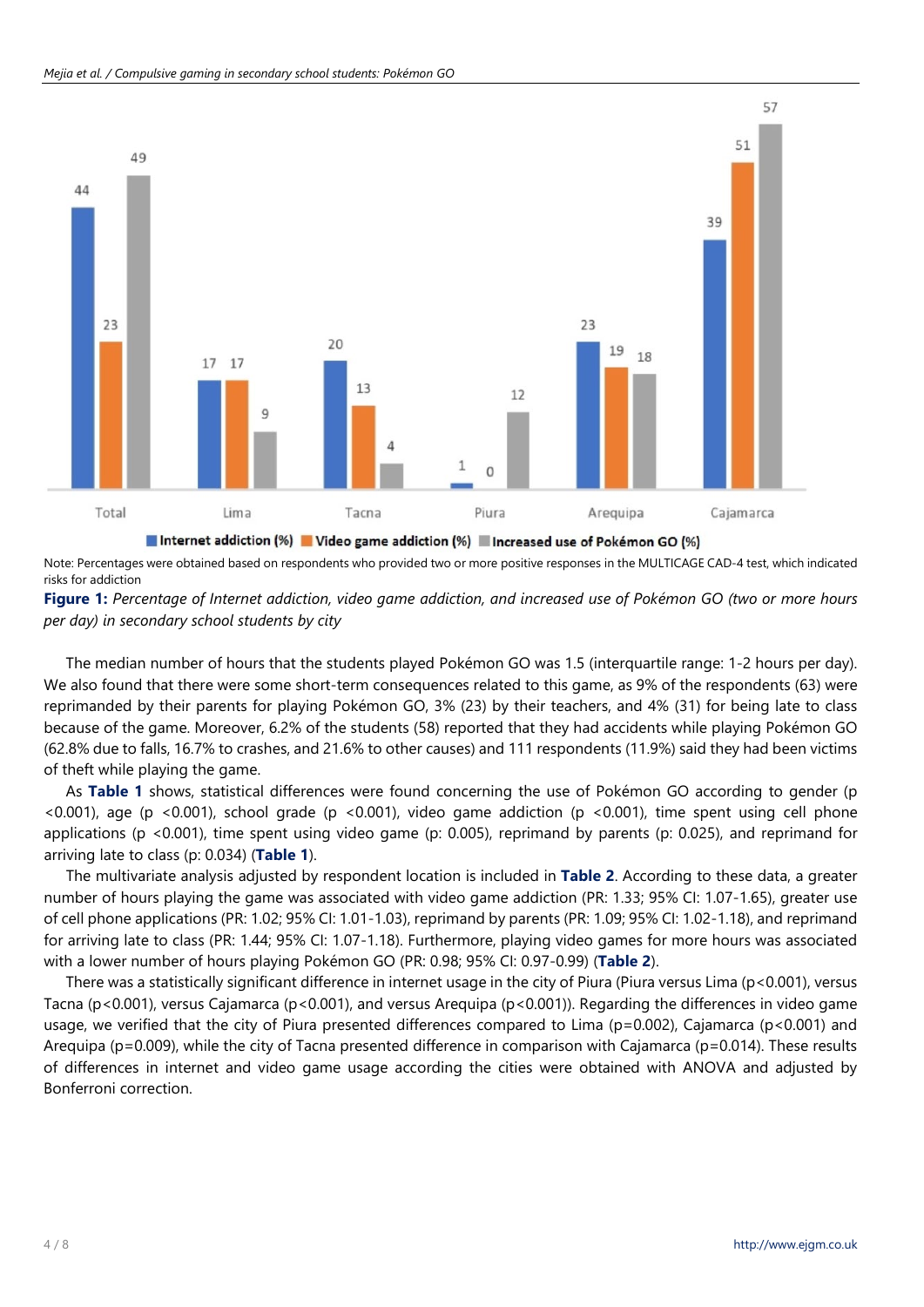Table 1: Socio-educational and other characteristics of secondary school students according to the use of the Pokémon GO *game*

| Playing "a lot" (less than<br>2 hours per day) + | Playing "a little" (more<br>than 2 hours per day) + | No use               | p-value |  |
|--------------------------------------------------|-----------------------------------------------------|----------------------|---------|--|
|                                                  |                                                     |                      |         |  |
| 193(54.5)                                        | 205(61.2)                                           | 95(37.4)             | < 0.001 |  |
| 161(45,5)                                        | 130(38,8)                                           | 159(62.6)            |         |  |
| $15(14-16)$                                      | $14(13-15)$                                         | $15(14-16)$          | < 0.001 |  |
| $3(2-5)$                                         | $3(2-4)$                                            | $4(3-5)$             | < 0.001 |  |
|                                                  |                                                     |                      |         |  |
| 143(40.5)                                        | 149(44.4)                                           | 117(47.2)            | 0.255   |  |
| 67(19.0)                                         | 107(31.9)                                           | 41(16.7)             | < 0.001 |  |
|                                                  |                                                     |                      |         |  |
| $2(1-4)$                                         | $3(1-5)$                                            | $0(0-2)$             | < 0.001 |  |
| $2(0-3)$                                         | $2(1-4)$                                            | $0(0-2)$             | 0.005   |  |
|                                                  |                                                     |                      |         |  |
| 21(6.0)                                          | 35(10.4)                                            | 7(15.6)              | 0.025   |  |
| 9(2.6)                                           | 11(3.3)                                             | 3(6.5)               | 0.339   |  |
| 8(2.3)                                           | 21(6.3)                                             | 2(4.4)               | 0.034   |  |
|                                                  |                                                     | Pokémon Go game n(%) |         |  |

\*Median and interquartile ranges. † The number of hours was calculated based on the 50th percentile. Values below the 50th percentile were considered as "low use". P-values were obtained using the chi-squared test (for the categorical variables) and ANOVA (for age and school grade). Playing "a lot" was defined as being in the top tertile of all responses, and playing "a little" was defined as falling within the two lower tertiles

|  | Table 2: Multivariate analysis of factors associated with higher levels of Pokémon GO usage by secondary school students |  |  |  |  |  |  |
|--|--------------------------------------------------------------------------------------------------------------------------|--|--|--|--|--|--|
|  | from five Peruvian cities                                                                                                |  |  |  |  |  |  |

| <b>Variables</b>     | Prevalence ratio (95% Confidence Interval) |                              |  |  |  |
|----------------------|--------------------------------------------|------------------------------|--|--|--|
|                      | <b>Bivariate analysis</b>                  | <b>Multivariate analysis</b> |  |  |  |
| Female               | $0.87(0.69 - 1.09)$                        | $0.90(0.75 - 1.08)$          |  |  |  |
| Age (years)*         | $0.93(0.88 - 0.98)^*$                      | $0.95(0.85 - 1.07)$          |  |  |  |
| School grade*        | $0.92(0.86 - 0.98)$ *                      | $0.97(0.86 - 1.08)$          |  |  |  |
| <b>Addiction to</b>  |                                            |                              |  |  |  |
| Internet             | 1.08(0.86-1.37)                            | $1.01(0.78-1.31)$            |  |  |  |
| Video games          | $1.38(1.19 - 1.61)^{*}$                    | $1.33(1.07 - 1.65)^*$        |  |  |  |
| Use of $(quantity)*$ |                                            |                              |  |  |  |
| Phone applications   | $1.02(1.01 - 1.03)^*$                      | $1.02(1.01 - 1.03)^*$        |  |  |  |
| Video games          | $1.00(0.99 - 1.01)$                        | $0.98(0.97 - 0.99)^*$        |  |  |  |
| <b>Reprimands by</b> |                                            |                              |  |  |  |
| Parents              | $1.31(1.14 - 1.52)^{*}$                    | $1.09(1.02 - 1.18)^{*}$      |  |  |  |
| Teachers             | $1.13(0.82 - 1.54)$                        | $0.93(0.73 - 1.18)$          |  |  |  |
| Being late to class  | $1.52(1.22 - 1.88)^*$                      | 1.44(1.07-1.94)*             |  |  |  |
|                      |                                            |                              |  |  |  |

\*P-value <0.05. Higher usage levels of Pokémon GO was defined as values falling within the top tertile of all responses, as opposed to values falling within the two lower tertiles

#### **DISCUSSION**

According to the results of our study, there was game addiction generated by Pokémon GO, given that a great number of players and of the time that they invested in this game was observed.

We found also that half of the respondents who played Pokémon GO used it for more than two hours a day. This was considered excessive use, and shows that this type of game can be used improperly by populations like the one was studied. Previous studies on primary school students have confirmed this fact, reporting that 81% of respondents allocated more than one hour a day to playing video games (16).

Another relevant finding in the present study was that the students who spent more hours playing Pokémon GO had a greater addiction to other video games and made greater use of cell phone applications. Results from other studies have shown an important percentage of students addicted to video games in Peru (17), Colombia (18), Spain (19) and Singapore (20), and addicted to Internet in Peru (21). A research paper published in 2015 found a shorter time used to play video games, which was 10 to 250 minutes in 47% of men and 58% of women (17). This difference may be due to the chosen game in terms of novelty or preference, and to the number of hours available to play it.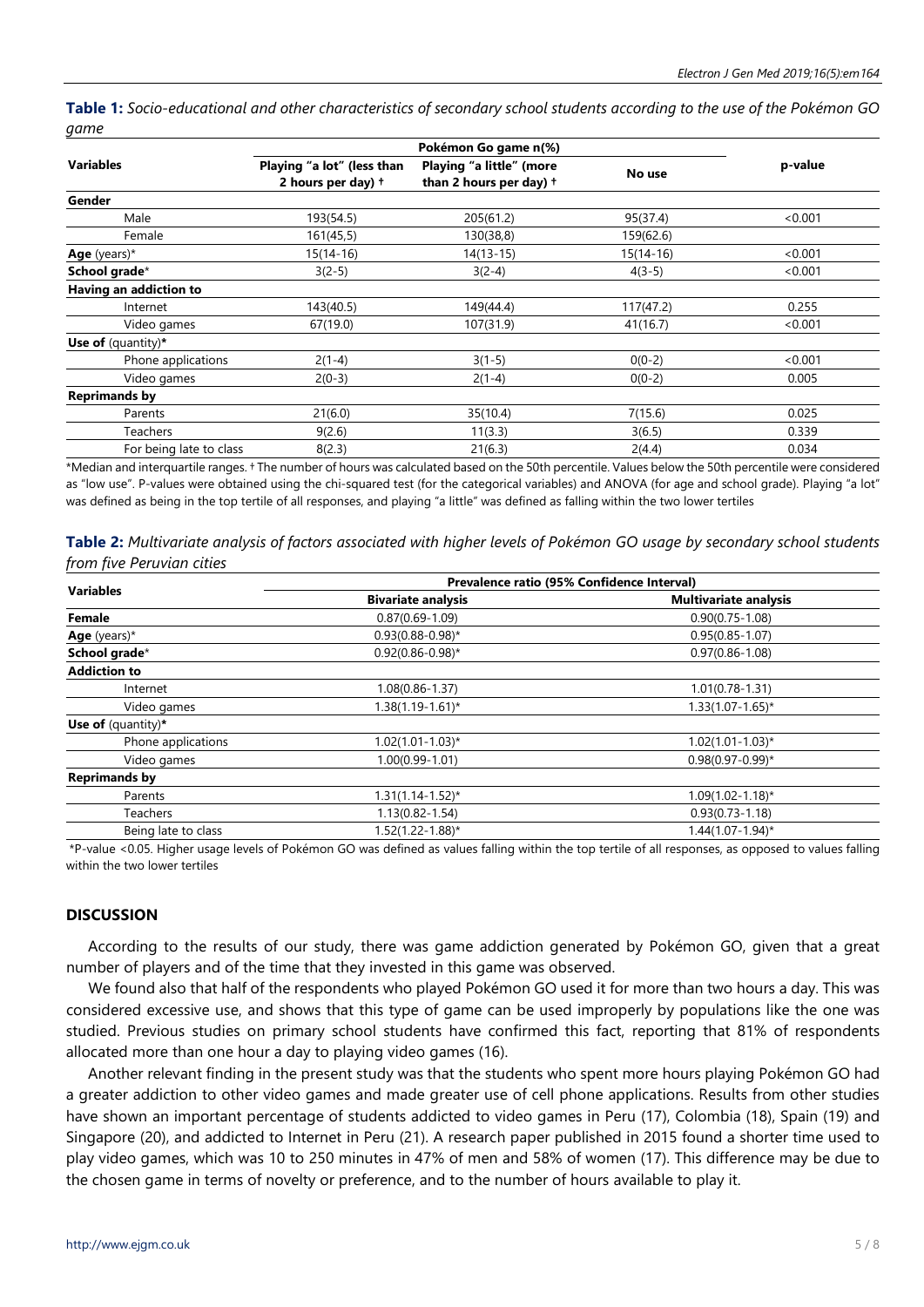We do not believe that the difference in the level of video game usage in our study is the result of using the MULTICAGE CAD-4 scale, since Pokémon GO took the world by storm from the moment it came out, as evidenced by several publications. Searching in the PubMed database (search terms: Pokémon [All Fields] AND GO [All Fields]) we found that before the game was launched there was only one publication about it (from the year 2013), but since 2016 and to date (May 21, 2018) more than 50 studies about the subject matter have been published.

However, our results can have been influenced by academic and home obligations of the participants, given that the study populations should be different. It is noteworthy, nevertheless, that the present paper is the first on this specific subject involving the Pokémon GO game in Peru.

Also, four out of 10 students that participated in this study had an Internet addiction while two out of 10 were addicted to video games, which reveals a population susceptible to technology addictions. In a research conducted in adolescents and young adults people, the consequences of the use of information and communication technologies, including the Internet, cell phones, and video games were assessed. Its results showed that 10% of participants were addicted to all studied technologies, and 2% suffered from two addictions simultaneously (19), which corroborates our findings. In the present study, these results should be due to other factors, such as safety during the game, especially considering that some large cities may have a high rate of theft and related incidents (18).

Although our findings indicate that the inappropriate use of Pokémon GO is often associated to the number of played hours and other addictions, a study in a population of university students from Huancayo, Peru showed that high levels of smartphone usage should not have negative consequences (when used sparingly and without Internet) (20). In this connection, it is important that specialists take this information into consideration for appropriate diagnosis of technology addiction in students.

It should also be borne in mind that the Pokémon GO game had a peak of success at the time of its launch with a large number of players worldwide. Nonetheless, the number of players decreased as time passed. Our research collected data only during months of the peak of game's success in Peru. Despite at present this game is hardly used, we observed that it had a great reception by school students, who can have addictions (measured through Student's t-test) and problems related to its use.

Another important result found by us was the significant ocurrence of reprimands from parents and for arriving late to class. The results of other researchers have also shown that a greater use of the Pokémon GO game results in students receiving more reprimands from parents and due to being late to their classes. This suggests that the inappropriate use of the game can have negative consequences in the short and long term (11, 21). In addition, Burgess, Stermer and Burgess (2012) found that video game players had lower average grades, but this finding varied by gender (22). On the other hand, Chacón Cuberos et al. (2017) reported that video game use habits is associated to a low level of use and attraction to games by most students, while only one-fifth of the students assessed in their study showed a medium or high level of video game playing involvement. However, the excessive use of video games had also a negative influence on the academic performance of students (23). In terms of physical activity, some studies have shown that people who use the Pokémon GO game have greater motivation to exercise (22). Nevertheless, the motivation increase should be temporary (24) and it should be balanced against the negative repercussions related to the game.

The selection bias was a limitation of the current study, because there was no random sampling that would allow us to generalize the results to the schools or locations. However, our study should be considered as a preliminary investigation, which assessed the factors associated with the use of the Pokémon GO game (the study did not attempt to report an analysis of prevalence specific to the game). Further research is recommended to elucidate more aspects of this game as well as other games available to minors, including other consequences in the short, medium, and longterm. Furthermore, the primary validation of the MULTICAGE CAD-4 test used by us was carried out in Spain, so more studies are needed to utilize this instrument with more reliability in Peruvian research (only one study was found) (15). It should also be taken into account that the instrument used in this study does not allow for a definitive diagnosis of addiction, given that it is generally used for initial screening.

We must also look to the prevalence of addictions with caution, since although it was obtained from a validated instrument, this result was from self-reporting, and thus it can be overestimated. It is known that research measurement instruments can have problems of information bias, however they are still considered good features for the collection of information in large investigations. This is valid in our case, even in the absence of a psychiatrist or other health professional to make a direct assessment.

In short, we conclude that almost half of the school´s students that participated in our study used Pokémon GO excessively and a high percentage of students were addicted to the Internet and video games. Higher usage levels of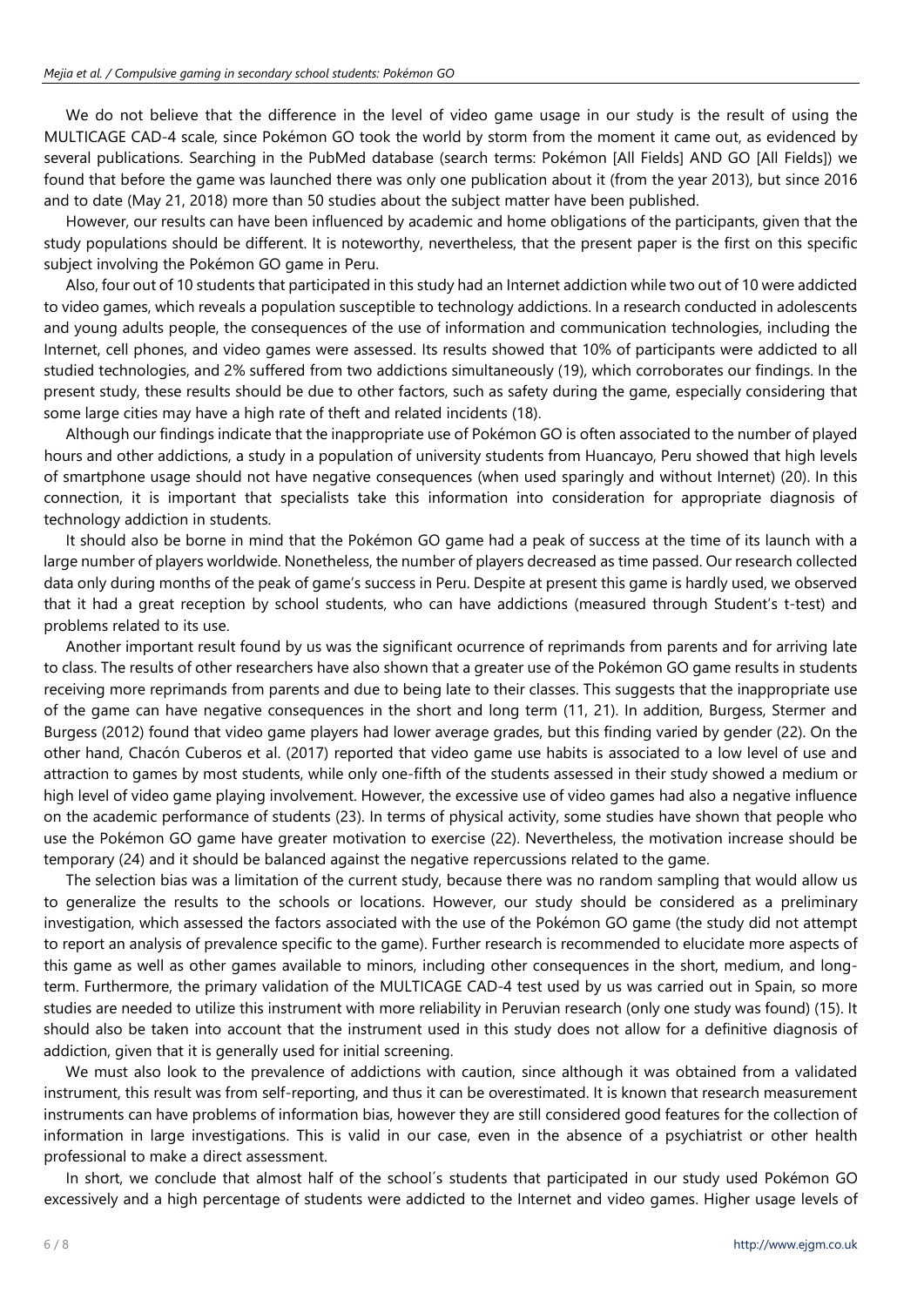the game were associated with having a video game addiction, greater use of phone applications, negative repercussions from parents, and reprimand for arriving late to class.

# **ACKNOWLEDGEMENT**

We are grateful to Evelyn E. Bautista (Sociedad Científica de Estudiantes de Medicina de Cajamarca, Universidad Nacional de Cajamarca, Cajamarca, Peru) for her assistance in conducting the surveys.

# **REFERENCES**

- 1. Gilbert B. Pokémon GO has been downloaded over 500 million times: business Insider [online]. 2016 sep. 07 [accessed 2019-08-10]. Available from: [https://www.businessinsider.com/pokemon-go-500-million-downloads-](https://www.businessinsider.com/pokemon-go-500-million-downloads-2016-9)[2016-9](https://www.businessinsider.com/pokemon-go-500-million-downloads-2016-9)
- 2. Ghosh A, Misra A. Pokémon GO, obesity and diabetes: a perspective from India. Diabetes Technol Ther. 2016;18(11):725-6. <https://doi.org/10.1089/dia.2016.0303> PMid:27753510
- 3. Wong FY. Influence of Pokémon GO on physical activity levels of university players: a cross-sectional study. Int J Health Geogr. 2017;16(1):8.
- 4. Nigg CR, Mateo DJ, An J. Pokémon GO may increase physical activity and decrease sedentary behaviors. Am J Public Health. 2017;107(1):37-8. <https://doi.org/10.2105/AJPH.2016.303532> PMid:27854536 PMCid:PMC5308176
- 5. Althoff T, White RW, Horvitz E. Influence of Pokémon GO on physical activity: study and implications. J Med Internet Res. 2016;18(12):e315. <https://doi.org/10.2196/jmir.6759> PMid:27923778 PMCid:PMC5174727
- 6. Krittanawong C, Aydar M, Kitai T. Pokémon GO: digital health interventions to reduce cardiovascular risk. Cardiol Young. 2017;27(8):1625-6. <https://doi.org/10.1017/S1047951117000749> PMid:28414007
- 7. Tateno M, Skokauskas N, Kato TA, Teo AR, Guerrero APS. New game software (Pokémon GO) may help youth with severe social withdrawal, hikikomori. Psychiatry Res. 2016;246:848-9. <https://doi.org/10.1016/j.psychres.2016.10.038> PMid:27817905 PMCid:PMC5573581
- 8. Watanabe K, Kawakami N, Imamura K, et al. Pokémon GO and psychological distress, physical complaints, and work performance among adult workers: a retrospective cohort study. Sci Rep. 2017;7(1):10758. <https://doi.org/10.1038/s41598-017-11176-2> PMid:28883633 PMCid:PMC5589944
- 9. Reynolds LM, Hodge P, Simpson A. Serious games for mental health. J Psychiatr Ment Health Nurs. 2017;24(4):183-4. <https://doi.org/10.1111/jpm.12385> PMid:28295887
- 10. Sack D. The toughest part of Pokémon GO: stopping 2016 [online]. 2016 jul. 14 [accessed 2019-08-10]. Available from: [https://www.psychologytoday.com/intl/blog/where-science-meets-the-steps/201607/the-toughest-part](https://www.psychologytoday.com/intl/blog/where-science-meets-the-steps/201607/the-toughest-part-pok-mon-go-stopping)[pok-mon-go-stopping](https://www.psychologytoday.com/intl/blog/where-science-meets-the-steps/201607/the-toughest-part-pok-mon-go-stopping)
- 11. Pourmand A, Lombardi K, Kuhl E, O'Connell F. Videogame-related illness and injury: a review of the literature and predictions for Pokémon GO! Games Health J. 2017;6(1):9-18. <https://doi.org/10.1089/g4h.2016.0090> PMid:28135114
- 12. Ayers JW, Leas EC, Dredze M, Allem JP, Grabowski JG, Hill L. Pokémon GO-a new distraction for drivers and pedestrians. JAMA Intern Med. 2016;176(12):1865-6. <https://doi.org/10.1001/jamainternmed.2016.6274> PMid:27635638
- 13. Shaheen Afat AM, Abdel Rahman Samia AA. Cumulative musculoskeletal disorders related to computer products use in arabic children and adolescents. Indian J Physiother Occup Ther. 2010; 4(2):1-5.
- 14. Pedrero Pérez EJ, Rodríguez Monje MT, Gallardo Alonso F, Fernández Girón M, Pérez López M, Chicharro Romero J. Validación de un instrumento para la detección de trastornos de control de impulsosy adicciones: el MULTICAGE CAD-4. Trastor Adict. 2007;9(4):269-79. [https://doi.org/10.1016/S1575-0973\(07\)75656-8](https://doi.org/10.1016/S1575-0973(07)75656-8)
- 15. Benites-Gamboa D, Chacón JI, Pacheco-Berrios N, et al. Trastornos de control de impulsos y adicciones según universidad de estudiantes de medicina: multicéntrico de diecinueve sedes en latinoamérica [online]. 2016 [accessed 2019-08-10]. Available from: <http://v-beta.urp.edu.pe/pdf/id/5243/n/poster-dayanne.pdf>